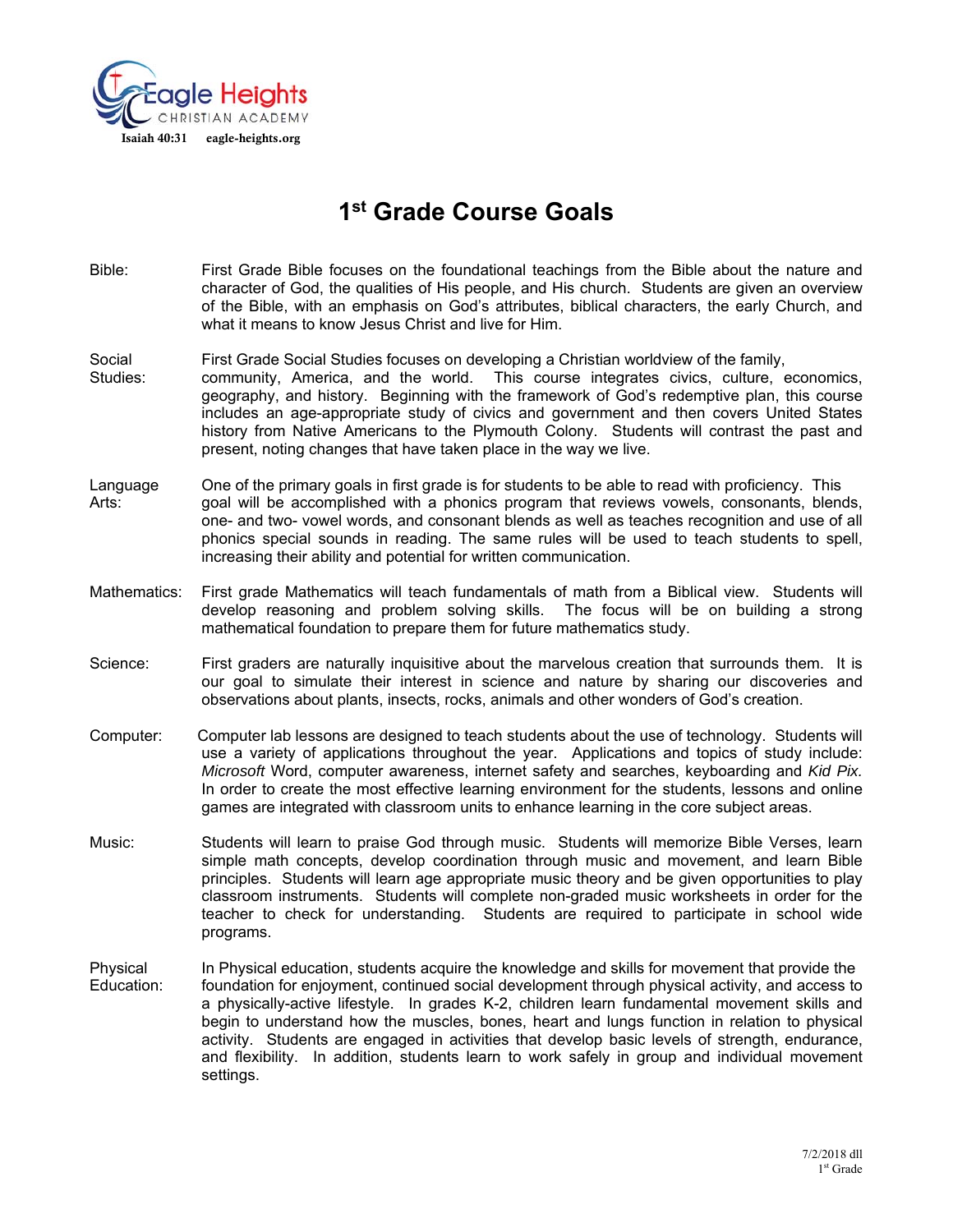

# **1st Grade Curriculum**

#### **Language Arts (BJUP, A Beka): Phonics and Reading**

Review of vowels, consonants, blends, one- and two-vowel words, consonant blends Recognition and use of all phonics special sounds in reading Spelling rules: doubling consonants, dropping silent *e*, changing *y* to *i*  Oral reading

## **Writing**

Review of letter formation Daily seatwork practice in all academic areas

#### **Spelling and Poetry**

Weekly phonics-based word list Reinforcement activities

#### **Language**

Capitalization of first word in a sentence, proper names, days of the week, and months of the year Correct punctuation at the ends of sentences Recognition of complete sentences Words using suffixes, prefixes, syllables, compound words, rhyming words, opposite words, same meaning words, and contractions Alphabetizing of words Writing complete sentences and short stories Creative writing

# **Social Studies (BJUP):**

## **Geography**

- Beginning map skills
- Tracing routes
- Simple mapmaking
- Reading map symbols

## **World History**

- Missions
- Explorers

## **American History**

- Native Americans
- Columbus and the New World
- Settlements: Jamestown and Plymouth

## **Government**

- Community, state, and national leaders
- The United States capital
- National symbols and monuments

## **Economics**

• Needs and wants

# **Science (ACSI):**

*Life Science-Animals*  Mammals, fish, birds, insects *Earth and Space Science*  Seasons, space

# **Math (BJUP):**

Number recognition, counting, and writing 1–1,000 Greatest and least Counting and writing by tens, fives, twos, and threes Number sequences Ordinal numbers Addition facts through 13 and three-digit addition with carrying Subtraction facts through 13 and two-digit subtraction Story problems Numbers before and after by ones, twos, tens Between numbers Counting and combining coins Telling time to the nearest five minutes Recognizing odd and even numbers English and some metric measures Place value in ones, tens, and hundreds Unit fractions Reading a thermometer Using a ruler Multiple combinations Concept of multiplication Calendars Reading pictographs and bar graphs Developing listening skills Roman numerals

# **Bible (ACSI):**

**Creation** Cain and Abel Noah Abraham and Isaac Jacob and Esau Joseph Moses The Ten Commandments Joshua and Caleb Gideon Ruth The Psalms Elijah Josiah The Boyhood of Jesus God's Written Word